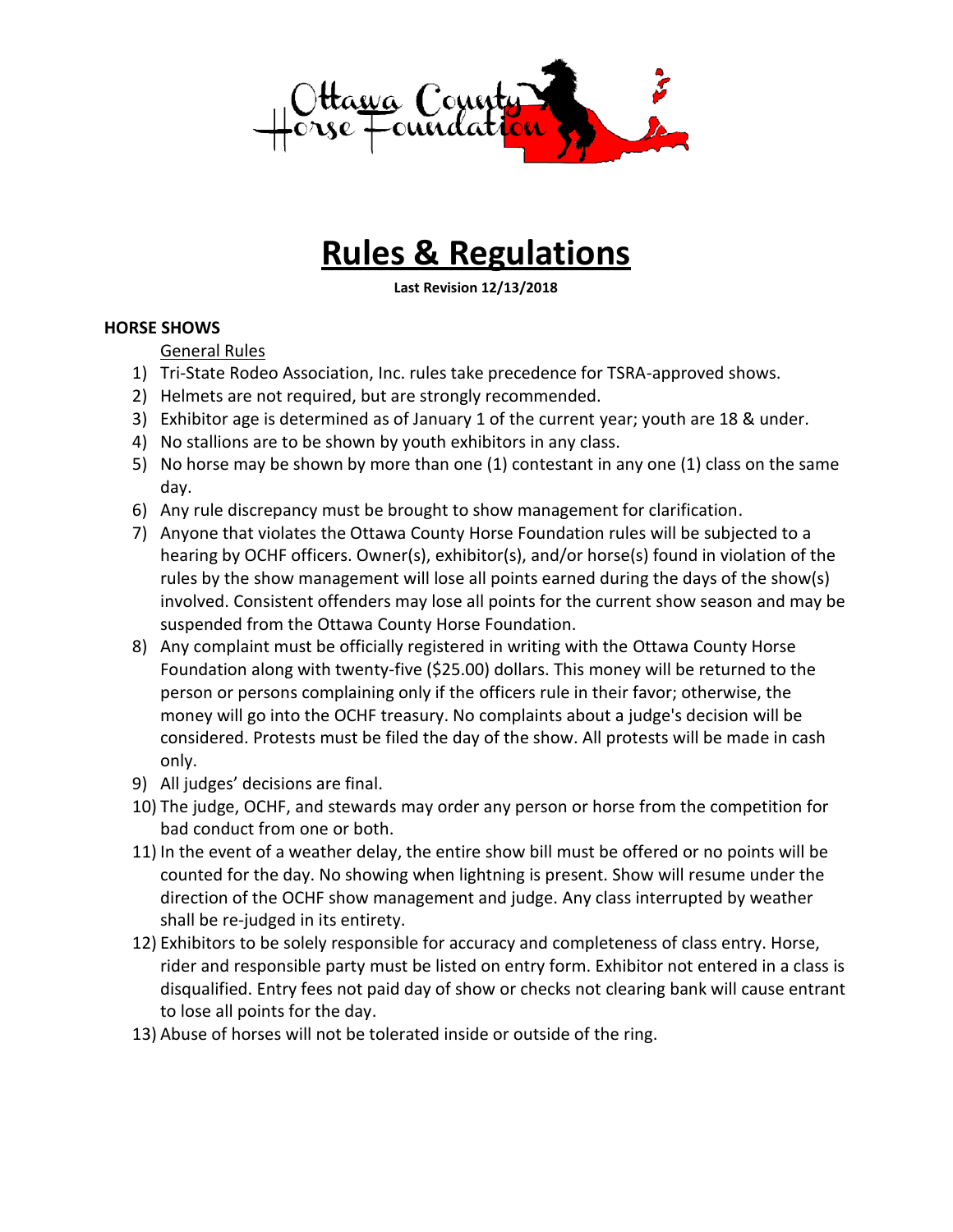Speed Shows

- 1) Exhibitors must wear a western or polo shirt that has a collar & at least four (4) inch sleeves.
	- a. Exceptions to this rule are the Spring and Fall Fuzzy shows.
- 2) Helmets are not required but are strongly recommended.
- 3) If the timer must be moved or adjusted for any reason during a class, that class must be re-run in its entirety.
	- a. If the exhibitor had a clean run before the timer was adjusted, but has a disqualifying run during their re-run, they will have the opportunity for a second re-run.
- 4) 3D speed classes are to be run on a one-second split format.
	- a. The third division will consist of all times one-second after the leading time in the second division.
	- b. 3D payout will be 70% of the entry fees and breakdown as follows:
		- i. 1D 50%
		- ii. 2D 30%
		- iii. 3D 20%
	- c. There will be three places per division, and the percentage will be as follows:
		- i.  $1<sup>st</sup>$  place  $-40%$
		- ii. 2<sup>nd</sup> place 35%
		- iii. 3 rd place 25%
	- d. If there are not three places per division, the payout will then be split 60%/40% if there are two places, or 100% if only one place.
	- e. If there is not a second division, the payout will be split 60%/40% between the first and third division.

## Performance Shows

- 1) All exhibitors must wear English or Western Boots, English or Western attire.
	- a. Exceptions to this rule are the Spring and Fall Fuzzy shows.
- 2) Helmets are not required, but are strongly recommended.
- 3) Junior horses are ages 5 and under; senior horses are ages 6 and over.
	- a. Junior horses may be shown under saddle with two hands, using a snaffle bit or bosal only.
	- b. Senior horses must be shown under saddle with one hand using a curb bit.
- 4) The judge shall have the authority to place a horse or contestant in whatever position in a class he thinks the merit of the horse or contestant justifies. This decision will be final in all classes affecting the merits of the horse. Once a class has been judged it will not be rejudged. In case of disqualification, all lower placing will move up.
- 5) Ponies will be measured by OCHF show management on the first showing of said pony if it's height of 58" or under is in question. Any animal over 59" is considered a horse by this association.
- 6) Exhibitors may not switch back and forth between the walk-trot division and showing in three-gaited classes with the same horse. They may start out the year in the walk-trot division, but once they are ready to move to three-gaited classes, they may not go back to the walk-trot division unless there is a safety concern and the switch has been approved by show management.